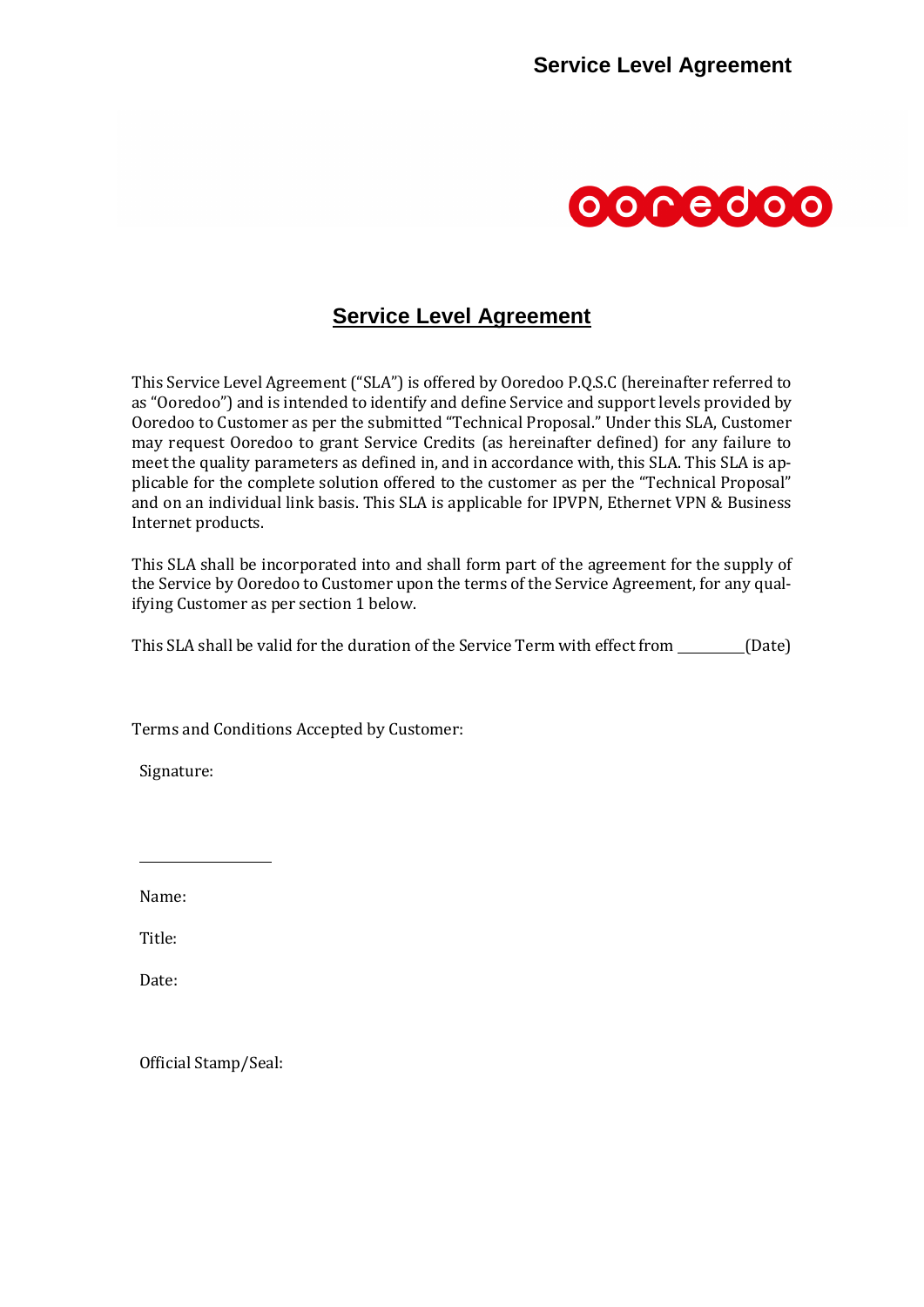

### **1 General Service Conditions**

In the case of Ooredoo failing to attain the quality levels described below, in total or in part, the Customer is entitled to receive reimbursement of a proportion of the monthly charges for the service (such reimbursements hereinafter referred to as "Service Credits") in accordance with the following provisions:

- **1.1** The Customer receives service credits resulting from any failure to meet the quality parameters as defined in, and in accordance with, this SLA, after a 12 month service period. Where the customer decides to terminate the services before a period of 12 months, these credits will be withheld.
- **1.2** Access Circuits and Wide Area Network connectivity required for the Service must be provided and maintained by Ooredoo. This SLA does not apply if any Access Circuits are provided by Customer itself or by a third party.
- **1.3** Performance metrics in this SLA are only applicable if Customer's use level for each Managed Access Circuit (as measured by Ooredoo) is less than or equal to 80% of the total capacity of that Access Circuit. If an Access Circuit's load is over 80% of total capacity in any two consecutive months, Ooredoo shall notify the Customer a capacity upgrade is required. If the Customer does not order a capacity upgrade within 30 days of the date of this notification, then no SLA will apply to the Access Circuit and no Service Credits be granted to the Customer for the remaining period of the Service Term or until the Access Circuit is upgraded.
- **1.4** Ooredoo records of network performance data shall be the basis for all SLA calculations and determinations.
- **1.5** Ooredoo will provide on a monthly basis an SLA report to Customer. This report will show the values measured and recorded for the Service Commitments and will be the only basis for compensation claims.
- **1.6** Service Credits are applicable on an individual links basis, including for multipoint network topologies. The demarcation point for SLA measurement is the Ooredoo CPE.
- <span id="page-1-0"></span>**1.7** Periods of service disruption and service degradation related to reasons outlined below will not be included in SLA calculations:
	- a) Fault attributed to Customer equipment, applications or facilities;
	- b) Fault resulting from Customer's acts or omissions or from User of the Service authorised by Customer;
	- c) Reasons of Force Majeure or other circumstances beyond Ooredoo's reasonable control caused due to the acts beyond Ooredoo's reasonable control; and
	- d) Scheduled Maintenance notified to customer.
- **1.8** It is Customer's responsibility to submit a claim in writing to the Customer's Ooredoo Account Manager within 30 calendar days from receiving the SLA report highlighting the individual Access Circuits which did not meet the Service Level Agreement's targets.
- **1.9** The Service Credits will be calculated by reference to the Service Level Commitments table in section [..] and will be based on a percentage of the monthly Rental Charge for the individual Access Circuit.
- **1.10** Ooredoo reserves the right to amend the SLA from time to time effective upon notification of the revised SLA. Provided that in the event that such amendment results in a material reduction of the service level commitments or Service Credits set out in this SLA, Customer may terminate the Service by providing Ooredoo written notice of termination within thirty (30) days following notice of such amendment.
- **1.11** Service Credits to Customer under this SLA are the sole and exclusive remedy available to Customer in respect of any failure to meet any service level commitments set out in this SLA.

**1.12**

**1.13** In case of Chronic Outages for Business Class SLA, Ooredoo shall convert the same service into First Class SLA without any extra charges.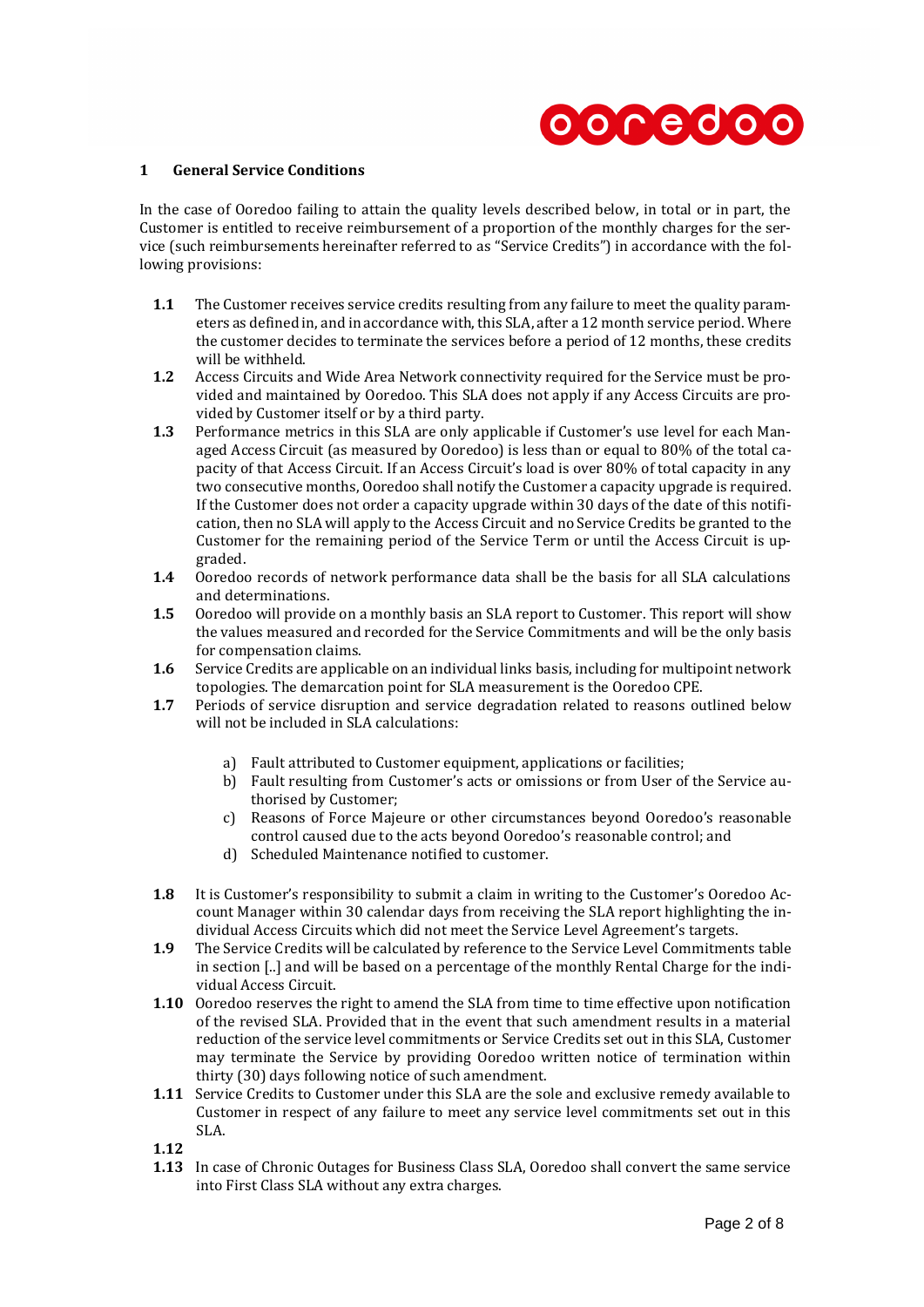

**1.14** The maximum Service Credits the Customer can claim for any calendar month under the SLA under all categories of Service Credits combined shall not exceed 30% of the Monthly Fee for First Class SLA and 15% of the Monthly fee for the Business Class SLA (which, without the Service Credit, would have been charged to Customer for the Service in that month).

### **2 Definitions**

- **2.1 Demarcation Point (or Service Access Point):** The Demarcation Point, or Service Access Point, is defined as the point where Ooredoo SLA responsibility ends and customer responsibility begins, and is identified specifically per site in the site survey design carried out before the circuit is provisioned.
- 2.2 Site: Site is the physical location of the customer where the demarcation point or service access point is present
- **2.3 Outage: "**Outage" means the non-availability of the IP VPN, Ethernet VPN & Business Internet Service at a Location, which prevents Customer or any User from sending or receiving data using the IP VPN Service.
- **2.4 Fault**: A material defect, fault or impairment in the IP VPN Dedicated, which causes an interruption in provision of IP VPN Dedicated, or anything that gives rise to a request for assistance or a report, as described in this SLA.
- **2.5 Fault Escalation Process:** Fault Escalation Process (FEP) describes the escalation process which takes place when a fault is not resolved within the targeted timeframe defined in the SLA.
- **2.6 Time to Restore Service Commitment:** Mean Time to Restore service (MTTR) is the average time to restore the service after reporting a fault; this time includes the time to diagnose and locate the fault. The MTTR is measured from time when a Fault Ticket has been logged by Ooredoo Customer Services and to the Fault Ticket has been closed, which is the time when the Service has been restored and is operational. Please refer to section 1.6 and [1.7](#page-1-0) for exceptions which shall have influence on the calculation of actual MTRS.
- **2.7 Packet Loss:** Packet loss is a comparative measure in percentage of packets successfully transmitted and received to the total number of packets that were transmitted. Packet Loss is expressed as the percentage of packets that were dropped.
- **2.8 Scheduled Maintenance:** Ooredoo will conduct from time to time Scheduled Maintenance on their network for improvements and upgrades, which may occasionally cause downtime periods of the Service provided to the Customer. During a Scheduled Maintenance period, the SLA will not be applicable. In addition, there will be rare occasions when planned maintenance may need to be undertaken outside of these times. In these instances the customer will be advised 48 hours in advance of any planned outage which is likely to affect the Customer's Services notice of such maintenance will be provided to the customer by a method elected by Ooredoo (telephone, e-mail or fax).
- **2.9 Chronic Outages:** "Chronic Outage" means a specific Access Circuit at a particular Service location (i) that experiences three (3) or more occurrences of repairs qualifying for the SLA calculation during [QUANTIFY] consecutive months or (ii) that is not meeting the same Network Parameter target.
- **2.10 End to End Client Network** Availability: Service Unavailability shall mean a failure resulting in Customer being unable to connect to the Ooredoo Network from Customer's location. Service Unavailability shall not include failure as a result of Ooredoo Network planned/scheduled maintenance, other planned outages, packet loss, problems with Customer's applications, equipment or facilities, acts or omissions of Customer, any use or user of the service authorized by Customer, Force Majeure.
- **2.11 Service Credits:** In the event that the Service Level Commitment targets are not achieved by Ooredoo service in any month period, the Customer is entitled to claim Service Credits in accordance with the process defined in Section 5.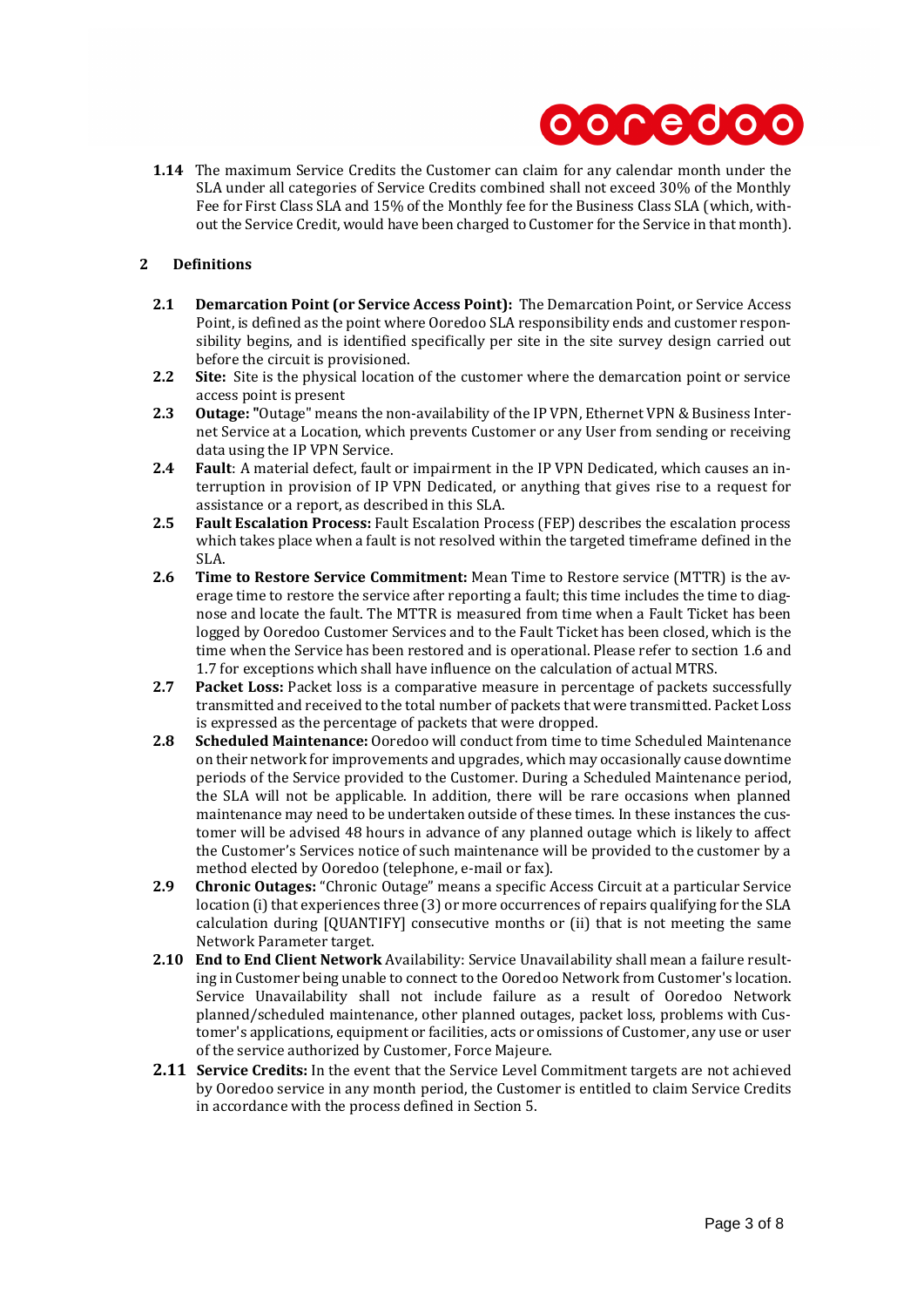

## **3 Service Level Targets**

The tables below show the Service Level parameters and targets for each individual Access Circuit as per the Technical Proposal.

### **3.1 Severity Definitions**

| Sl            | <b>Severity</b> | <b>Definition</b>                                                                                                                                                                                                        |
|---------------|-----------------|--------------------------------------------------------------------------------------------------------------------------------------------------------------------------------------------------------------------------|
|               | Severity 1      | It's an incident when customer site experience a total<br>loss of their Critical service. If NO correction is availa-<br>ble, but a workaround is created, the Severity of the<br>incident will be diluted to Severity 2 |
| $\mathcal{P}$ | Severity 2      | It's an incident that results in degradation of service<br>performance, or loss of resilience or redundancy of<br>the site, but which does not result in a total loss of ser-<br>vice.                                   |
| 3             | Severity 3      | Any incident that does not fall in the above two cate-<br>gories and also it doesn't have an immediate impact<br>on the service.                                                                                         |

# **3.2 Time to Repair (TTR)\***

| <b>Priority</b> | <b>Severity</b><br>level | <b>Response Time</b><br><b>Business Class</b> | <b>Response</b><br><b>Time First</b><br><b>Class</b> | <b>Resolution TimeResolution Time Resolution</b><br><b>Business Class</b><br>$\vert$ (within 20 Kms) $\vert$ (within 20 Kms) $\vert$ | <b>First Class</b> | <b>Time Busi-</b><br>ness Class<br><b>(Greater)</b><br>than 20<br>Kms) | <b>Resolution</b><br><b>Time First</b><br><b>Class</b><br>(Greater<br>than 20<br>Kms) |
|-----------------|--------------------------|-----------------------------------------------|------------------------------------------------------|--------------------------------------------------------------------------------------------------------------------------------------|--------------------|------------------------------------------------------------------------|---------------------------------------------------------------------------------------|
| S1              | Critical                 | 20 Minutes                                    | 20 Minutes                                           | 6 Hours                                                                                                                              | 4 hours            | 8 Hours                                                                | 10 Hours                                                                              |
| S <sub>2</sub>  | Major                    | 30 Minutes                                    | 30 Minutes                                           | 12 Hours                                                                                                                             | 8 hours            | 14 Hours                                                               | 16 Hours                                                                              |
| S <sub>3</sub>  | Minor                    | 1 Hour                                        | 1 Hour                                               | 48 Hours                                                                                                                             | 24 hours           | 48 Hours                                                               | 24 Hours                                                                              |

### **3.3 Service Credits.**

| <b>Duration of Service Availability</b>    | <b>Business Class SLA</b> | <b>First Class SLA</b> | <b>Impact per Month</b> |  |
|--------------------------------------------|---------------------------|------------------------|-------------------------|--|
| $(100\% - 99.90\%)$                        | No Service Credit         | No Service Credit      | $0-44$ Min              |  |
| $(99.89\% - 99.50\%)$                      | No Service Credit         | 10% of MRC             | 45-219 Min              |  |
| (98.49% - 99.00)                           | 5 % of MRC                | 15% of MRC             | 220-438 Min             |  |
| (98.99% - 98.5%)                           | 7.5% of MRC               | 20% of MRC             | 439-657 Min             |  |
| (98.49% - 98.00%)                          | 10% of MRC                | 25% of MRC             | 658-876 Min             |  |
| For each subsequent 1\% unavailability.    | Additional<br>$1\%$<br>0f | Additional 1% of       |                         |  |
| subject to a maximum service credit of 15% | MRC.                      | MRC                    |                         |  |
| of the MRC for BC SLA and 30% for FC SLA   |                           |                        |                         |  |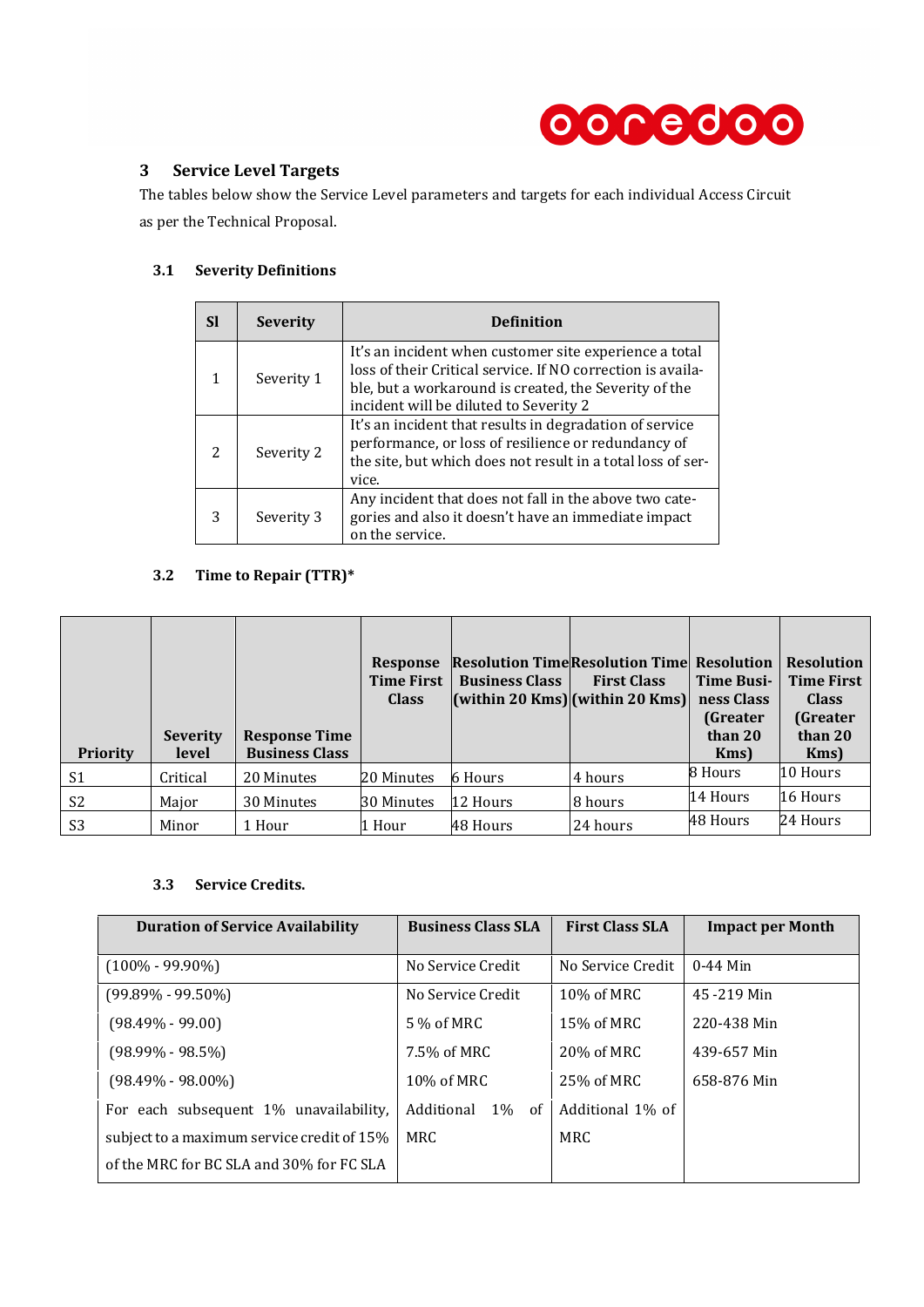

**3.4 Packet Delivery Ratio Credits \*:** Packet delivery is measured in five (5) minute intervals and averaged on a daily interval over a monthly basis at each location. Customer can claim a Service Credit equal to ten percent (10%) of the MRC in the event Ooredoo service fails to meet the monthly average packet delivery ratio target.

| Service            | <b>Target</b> |
|--------------------|---------------|
| Packet transmitted | 99.9%         |

**3.5 Latency Credits.** \*: Latency is measured in five (5) minute intervals and averaged on a daily interval over a monthly basis at each location. Customer can claim a Service Credit equal to ten percent (10%) of the MRC in the event Ooredoo service fails to meet the monthly average Latency target.

| Service | <b>Target</b>   |
|---------|-----------------|
| Latency | $10 \text{ ms}$ |

**3.6 Jitter Credits\*:** Jitter is measured in five (5) minute intervals and averaged on a daily interval over a monthly basis at each location. Customer can claim a Service Credit equal to five percent (5%) of the MRC in the event Ooredoo service fails to match the target monthly Jitter target.

| <b>Service</b> | <b>Target</b> |
|----------------|---------------|
| Jitter         | 5 ms          |

\*Applicable only for First Class SLA for IPVPN & Ethernet VPN Platinum class services

### **4 Service Availability Target**

- **4.1** Ooredoo's target Service Availability is defined as per the SLA Matrix Table defined above, applicable for individual Access Circuit. The service will be considered unavailable in the event of one hundred percent (100%) blocking of movements of packets ahead of the customer link and will be calculated on the monthly basis. For the avoidance of doubt, any scheduled service outage on the OOREDOO network will be excluded.
- **4.2** Service Availability is calculated using the following formula:

 $\underbrace{[Hours in a day x \, Days in a month] - Schedule Maintenance - Unavailability]}$ <br>
x 100 ((Hours in a day x Days in a mont) – Schedule Maintenance)

Scheduled Maintenance periods and Unavailability periods are measured in hours during the relevant month.

**4.3** Service Unavailability will not include any outage period resulting from:

- (a) Scheduled Maintenance of OOREDOO Network notified to customer;
- (b) Period when the Customer elects not to release the service for testing or repair and continues to use the Service on an impaired basis;
- (c) Customer's applications, equipment, or facilities;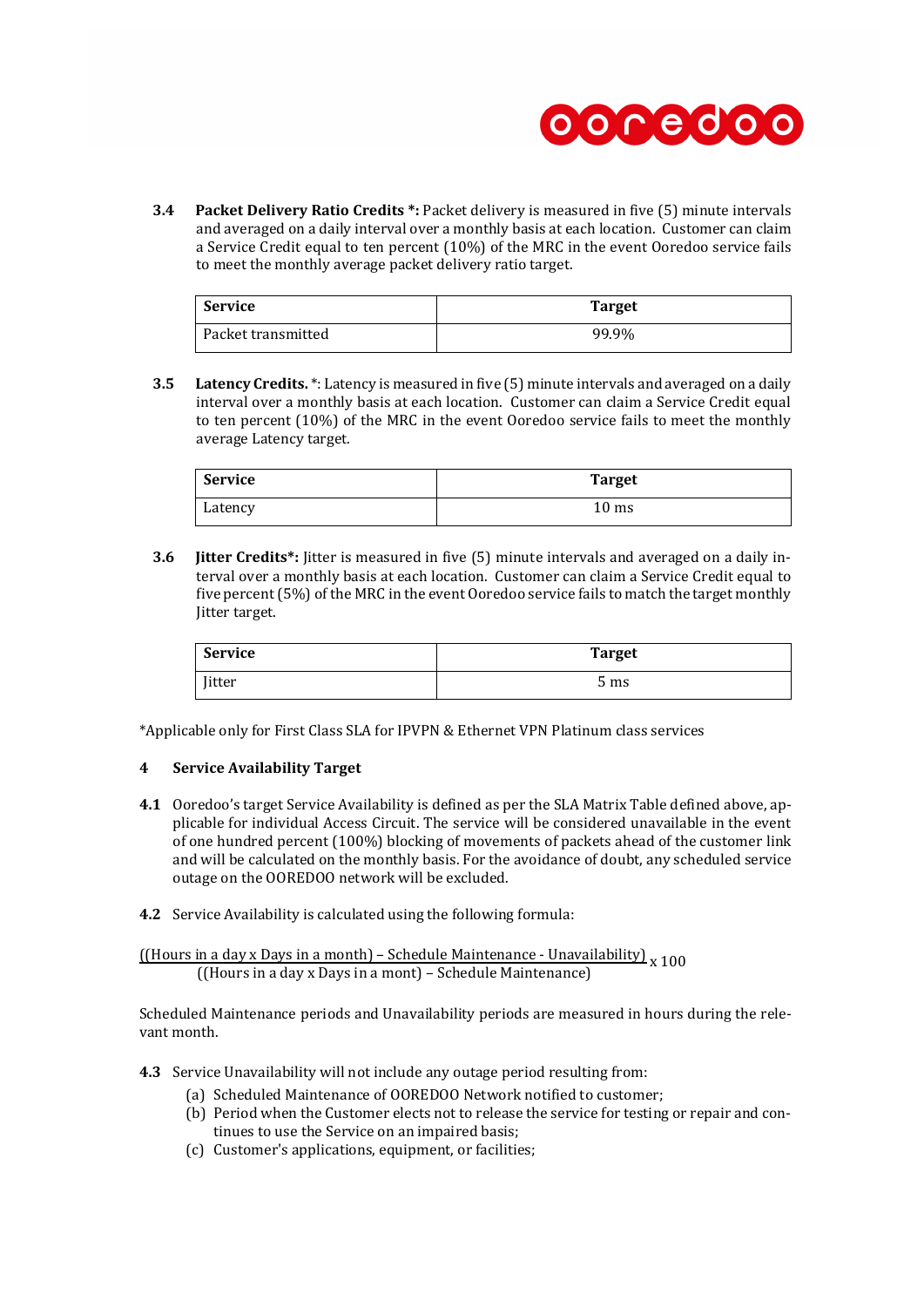

- (d) Interruptions due to failure of equipment provided by customer or from any third party on behalf of Customer;
- (e) Acts or omissions of Customer (including the provision of inaccurate information knowingly or unknowingly), or any use or user of the Service authorized by Customer or Customer caused outages or disruptions;
- (f) Interconnections to or from and connectivity that is considered unauthorized as per the applicable telecommunication Law and Regulatory Framework; or
- (g) Disconnection of the Service due to non-payment of OOREDOO's invoices; or
- (h) Reasons of Force Majeure.
- **4.4** After one (1) full calendar month of Service and thereafter for each calendar month Ooredoo shall provide the Customer with an SLA report. The preferred method of delivery is via e-mail. This report will present the values determined for each individual Service provided and will be the formal basis for Customer Service Credits claims.
- 4.5 Applicable Site hours of operation, excluding scheduled downtime, are measured monthly. A trouble ticket created in one month and closed in a subsequent month shall be included in the measurement for such later month. Ooredoo will track the time between report of trouble and restoration of service to determine availability.
- 4.6 Maximum service credits shall not exceed 15% of the MRC charges for Business class SLA customers and 30% for First Class SLA customers in any given month.

### **5 SLA Credit Claim Process**

- **5.1** Ooredoo shall provide a monthly report for all SLA parameters defined herein. To initiate a claim for Service Credits with respect to SLA parameters defined in appropriate table in this Agreement, Customer shall submit a completed Service Credit Request Form within thirty (30) business days after the end of the month during which the event occurred which gives rise to the claim for Service Credit.
- 5.2 The claim for a Service Credit must include the following information:
	- Customer Name and contact information
	- SLA report from the Ooredoo customer portal substantiating the claim
	- Product or Service type
	- Date and beginning /end time of outage or failed metric
	- Brief description of the characteristics of the failed metric
	- End User location and circuit ID.
- **5.3** The Customer must provide the Ooredoo fault reference number supporting the claim of a SLA violation such as output taken at the time of the occurrence which demonstrates the problem(s) being reported.
- **5.4** OOREDOO, in its sole discretion, shall attempt to review all claims within Sixty (60) business days of receipt and will notify the Customer if the Customer's claim is accepted or rejected. Service Credits will be issued only for qualified faults as per this SLA every 12 months.
- **5.5** OOREDOO shall issue Service Credits to Customer's account upon approval of Customer's Service Credits Request. Service Credits shall appear on the invoice issued in the next bill or the subsequent bill following the month in which the Service Credit Request was approved.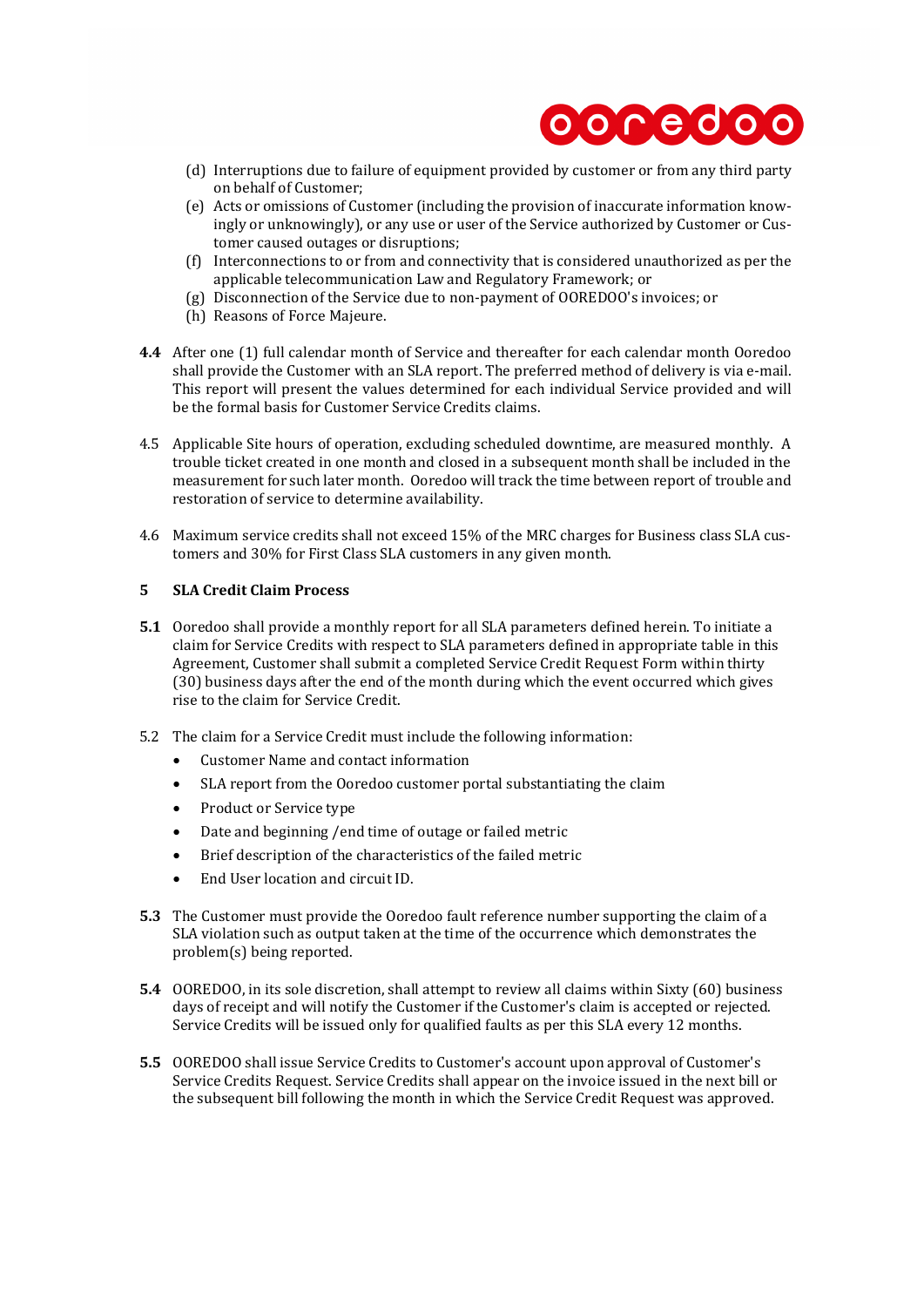

Service Credits shall be exclusive of any applicable taxes charged to customer or collected by OOREDOO.

- **5.6** The Service Credits provided for in this SLA assumes compliance by Customer with the respective terms and conditions provided by OOREDOO, and the failure of Customer to comply therewith may invalidate OOREDOO's guarantees provided herein.
- **5.7** If Customer is entitled to receive credits on more than one Service Level target due to the same service-affecting incident, Customer will only receive the largest possible credit that it would otherwise be entitled to receive under a single guaranteed criterion.
- **5.8** In no event shall the total amount of credits issued to Customer per month exceed 30% of monthly recurring charges invoiced to Customer whichever is higher for the affected Service for that month.
- **5.9** Credits are calculated after deduction of all discounts and other special pricing arrangements, and may not be applied to governmental fees, taxes, surcharges, or any other charges other than monthly recurring Service charges.
- **5.10** The credits provided in this Service Schedule are Customer's sole and exclusive remedies for all matters related to the guaranteed criteria.
- **5.11** Accrued credits may be applied to charges accruing to the affected Service or new purchases of OOREDOO Services after the initial 12 month service period.

#### **6 Escalation Matrix**

This procedure describes the method used by the customer to alert appropriate Ooredoo personnel that an emergency out-of-line situation has occurred, which may require their urgent attention. It will also be used as a vehicle for escalating a situation to Management levels of Ooredoo. Customer may want to escalate a topic within Ooredoo for reasons such as, but not limited to:

- Increase the priority for a resolution of a problem or a required support, where severe Business Impact occurred.
- SLA Breach.
- Prolonged outages.
- Dissatisfaction with any of the key indicators done by Ooredoo staff
- Has an exceptional request regarding the support and maintenance activities.

Customers & Internal stakeholders may contact the following persons by phone, email, or any other means as detailed in the following Escalation Matrix